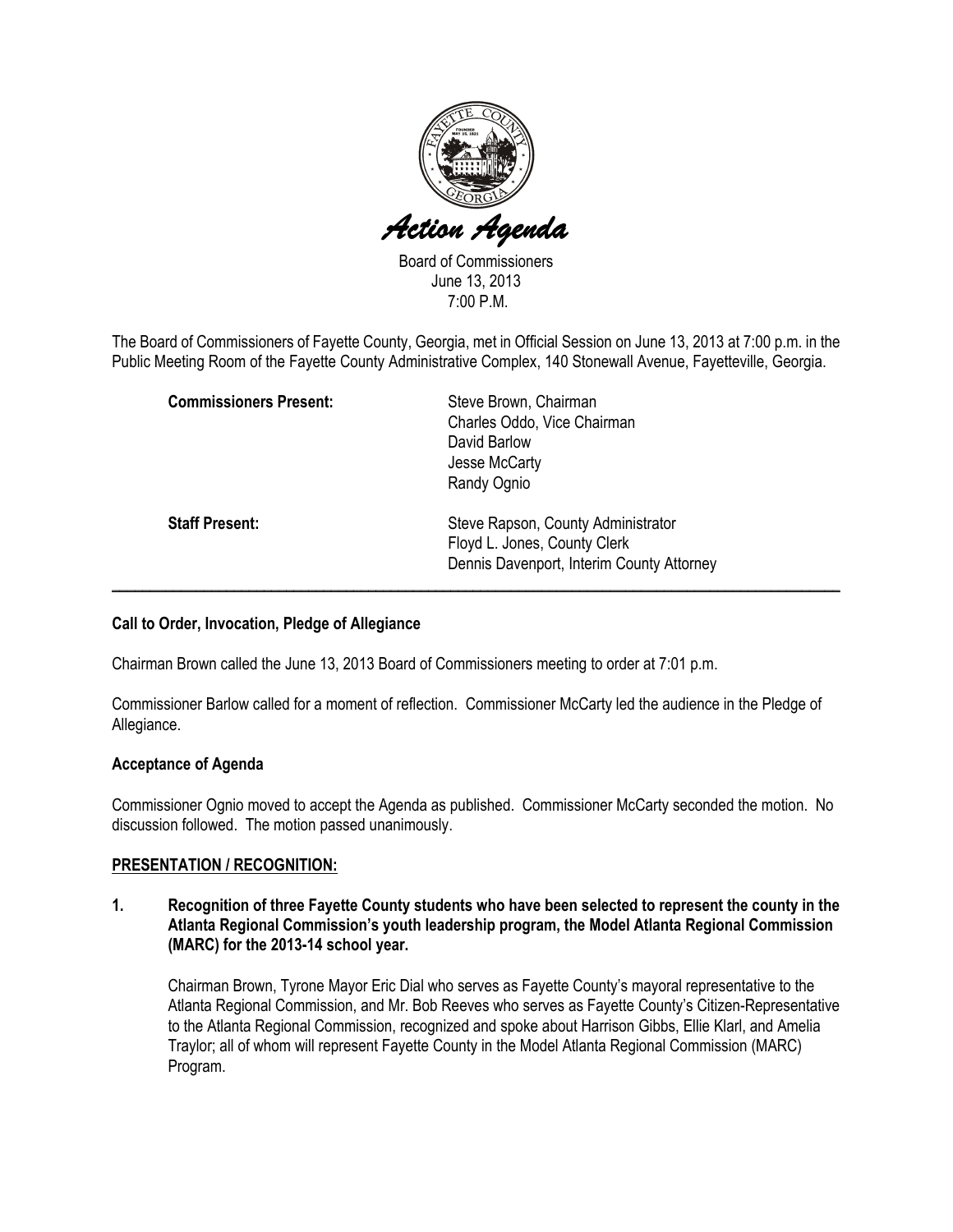#### 2. Presentation by Executive Director Pam McCollum concerning the McIntosh Trail Community Service Board.

Executive Director of the McIntosh Trail Community Service Board Pam McCollum made a presentation concerning McIntosh Trail Community Service Board, and its function in the state and community. Ms. McCollum also introduced Mr. Matthew Kaetterhenry, who spoke briefly to the Board and read a song that he had written.

## PUBLIC HEARING:

3. Public Hearing on the County's proposed annual budget for Fiscal Year 2014 which begins July 1, 2013 and ends June 30, 2014.

County Administrator Steve Rapson provided a brief presentation on the proposed annual budget for Fiscal Year 2014.

Lee Hearn: Mr. Hearn commented on the proposed Fiscal Year 2014 budget.

Steve Rapson: County Administrator Steve Rapson responded to the concerns Mr. Hearn expressed about the proposed Fiscal Year 2014 budget.

Chairman Brown: Chairman Brown spoke commented on the concerns expressed by Mr. Hearn about the Fiscal Year 2014 budget.

Emory McHugh: Mr. McHugh spoke about his credentials and gave a few comments. He was warned on three occasions about "name calling", and was escorted from the meeting, at the request of the Chairman, by the County Marshal.

Lisa Jones: Ms. Jones asked about the 2% incentive included in the budget. County Administrator Rapson answered Ms. Jones' question.

No one else spoke and Chairman Brown closed Public Hearing.

## PUBLIC COMMENT:

Denise Ognio: Mrs. Ognio commented on the long speeches given earlier during the meeting, saying it appeared they were given by sore losers. She stated that if someone wanted to help the Fayette community then the disparaging comments had to come to an end. She said it would be appreciated if the Board, the people in the room, and the community could build their efforts on helping and working and getting on board with a few issues. She added that no one wants to spend the night in the Public Meeting room, and that the speeches can be used for something good instead of becoming "babble". She said she would love to be a part of making the Fayette community better, and that the Commissioners had been sworn in to do the best for the community. She concluded by saying she was married to Randy Ognio and said, "Honey, let them call you the names. I know you're doing it right.".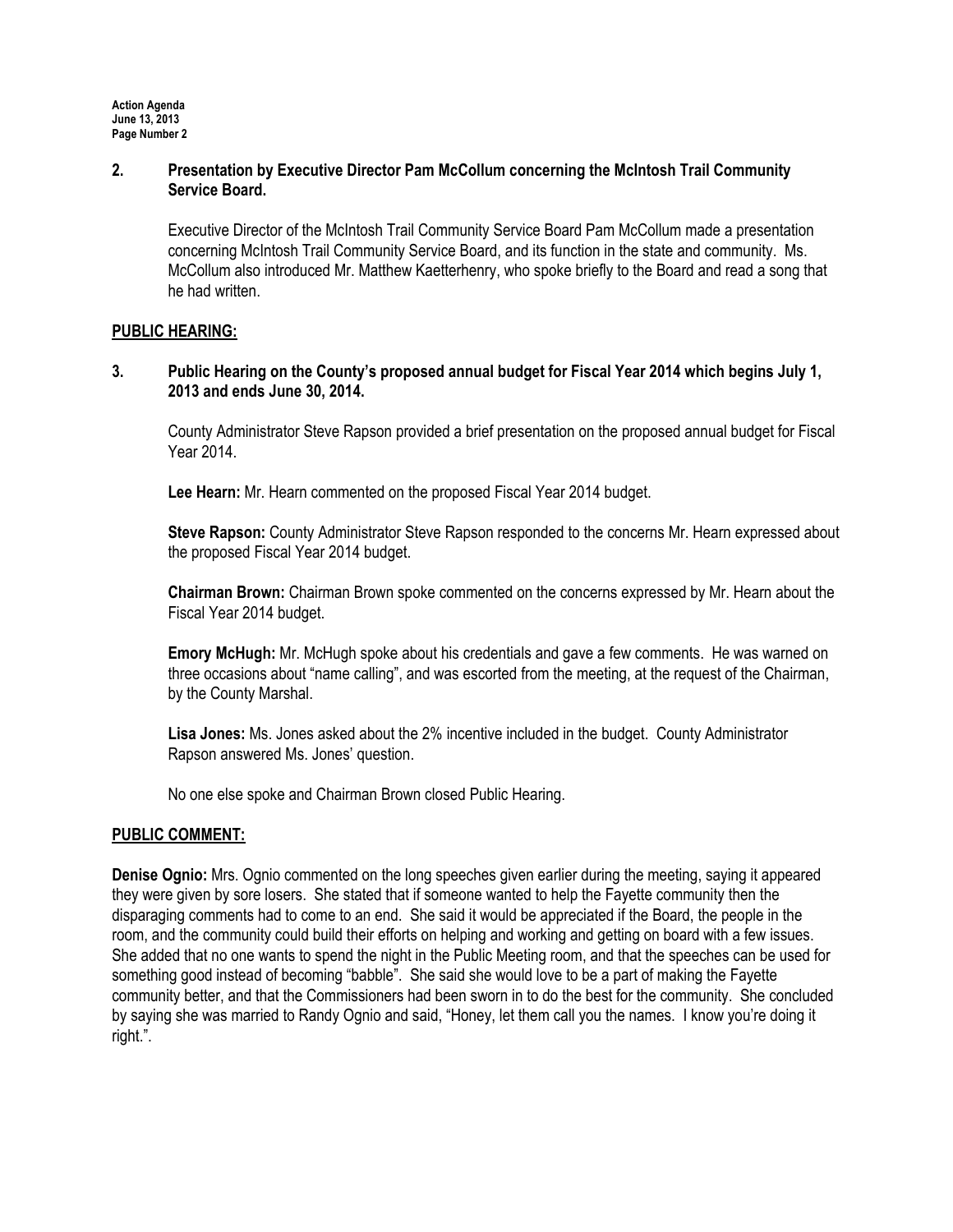Action Agenda June 13, 2013 Page Number 3

Dennis Chase: Mr. Chase spoke on the need for more "watchfulness over the water that is coming in." He acknowledged that the Fayette County Water System is doing a pretty good job, but that the County would have to take additional steps without any probable help from other governments or agencies. He spoke about how polluted Flint River is, about the pollutants coming from Hartsfield-Jackson Airport and Clayton County, about the effect the pollution has on aquatic life in the Flint River, and how the pollution inevitably is found in Fayette's drinking water. He requested that an early warning system be installed above the water intake where water is pumped out of the Flint River. He also mentioned that these concerns should be the focus of the Stormwater Management Department; not infrastructure. He concluded that Fayette County should make sure that there is not something that is really, really serious next time.

Chairman Brown informed Mr. Rapson that this was an issue that the County could bring up on an Agenda item at a future meeting.

Frank Gardner: Mr. Gardner commented on three items: 1) his concern that the County was spending money "fighting territory for the County Commissioners", 2) his concern that he could not get an audience with the Tax Commissioner, and 3) his appreciation that the Board allows people to speak and that the Board listens to the people who do speak.

## CONSENT AGENDA:

Commissioner Oddo moved to approve the Consent Agenda as stated. Commissioner Ognio seconded the motion. No discussion followed. The motion passed unanimously.

- 4. Approval of staff's request to renew the Application Service Provider (ASP) Agreement with Tyler Technologies, Inc. for remote data hosting and management of Fayette County's MUNIS Applications, for a three-year period beginning July 1, 2013 and ending June 30, 2016, at a cost of \$403,470.00, and authorization for the Chairman to execute said agreement and related documents.
- 5. Approval of staff's recommendation to purchase a policy for property and casualty insurance with One Beacon Insurance for Fiscal Year 2014 through Public Risk Underwriters, at the price of \$599,568, and for the Chairman to sign the policy and related documents.
- 6. Approval of staff's recommendation to renew a contract with Midwest Employers Casualty Company, as outlined in "Option 3", for a period of one year, beginning July 1, 2013 and expiring June 30, 2014, in the amount of \$98,528.00, and authorization for the Chairman to sign the contract and related documents.
- 7. Approval of Resolution 2013-13 adopting the "Fayette County 2012 Annual Report on Fire Services Impact Fees (FY2012), including Comprehensive Plan amendments for updates to the Capital Improvements Element and Short-Term Work Program (FY2013-FY2017.)"
- 8. Approval of staff's request to accept a grant in the amount of \$150,491.00 awarded to the Griffin Judicial Circuit Adult Felony Drug Court, and to authorize the Chairman to sign any grant related documentation.
- 9. Approval of staff's recommendation to accept the 2012 Fire Act Grant in the amount of \$191,373.00, to authorize the expenditure of a 20% local matching fund in the amount of \$47,843.00, and to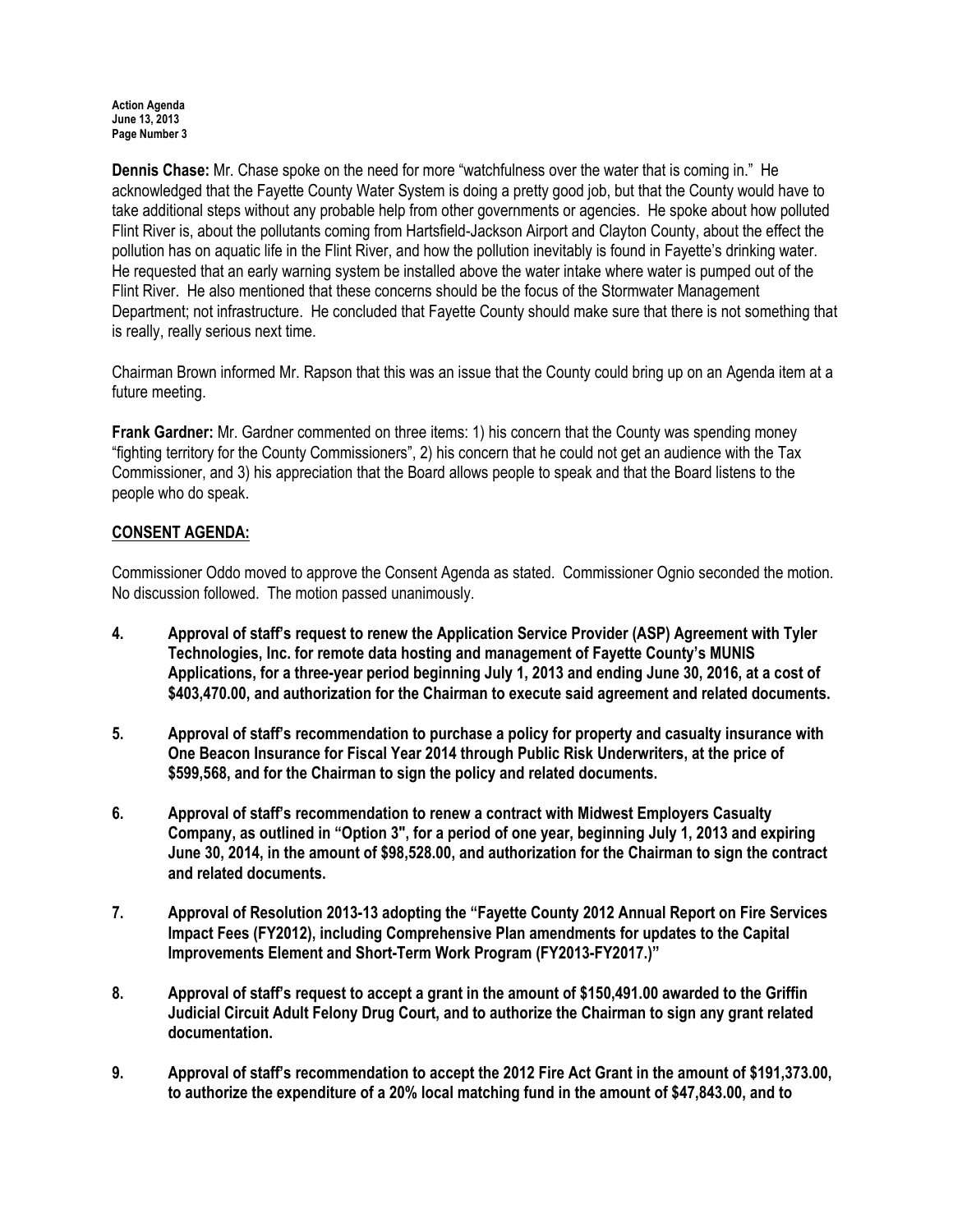authorize the purchase of eight (8) advanced life support cardiac monitors in the amount of \$239,216.00.

- 10. Approval of staff's request to enter into an Intergovernmental Agreement with the Town of Tyrone, allowing for the County to resurface nine (9) roads over a three-year period of time within the Town of Tyrone, to provide for labor and equipment at no cost to the Town of Tyrone, and to authorize the Chairman to execute said request.
- 11. Approval of a request from the Fayette County Juvenile Court for authorization to file a grant application, on behalf of the Fayette County Board of Commissioners, with the Governor's Office for Children and Families, and authorization for the Chairman to execute said application.
- 12. Approval of Sheriff Babb's decision to dispose of the Fayette County Sheriff's Office's 2007 Eurocopter S350B2 Helicopter, with proceeds from the sale or trade of this aircraft to be placed into Equitable Sharing Funds to be used for law enforcement purposes.
- 13. Approval of Sheriff' Babb's decision to return a Fuel Truck, which was on loan to the Fayette County Sheriff's Office, to the Georgia Department of Public Safety Excess Property Program.
- 14. Approval of Sheriff Babb's decision to dispose of numerous unusual uniforms and equipment items, and to dispose of said items in an appropriate manner.
- 15. Approval of staff's recommendation to dispose of turnout gear that is no longer serviceable and to donate uniform pants and shirts to the Real Life Center.
- 16. Approval of staff's recommendation to declare thirty (30) county vehicles as unserviceable, to sell the unserviceable assets by utilizing the GovDeals internet web site, and for all proceeds to be returned to the Vehicle Replacement Fund.
- 17. Approval of the May 23, 2013 Budget Meeting Minutes, the May 23, 2013 Board of Commissioners' Meeting Minutes, and the May 30, 2013 Special Called Meeting Minutes.

#### OLD BUSINESS:

18. Discussion of proposed amendments to the Fayette County Zoning Ordinance concerning building height in the General-Business (G-B) Zoning District.

Community Development Director Pete Frisina and Mr. Bill Foley, the architect working with Pinewood Studios, updated the Board on some of the work that had been done by staff and the Planning Department concerning amending the zoning ordinance for the heights of movie studios in the General Business (G-B) Zoning District. He reported that the Planning Commission and staff, working in cooperation with Fayette citizens, developed two options for consideration. He said the first option was favored by the Planning Commission, and the second option was favored by staff. He added that the citizens seemed to be split on the options. Mr. Frisina said he originally wanted a 45-foot height limit, but since Fayette County had not had a movie studio before, and since a new zoning district was being created, the county set the height at a 40-foot height limit because, at the time, it was the highest limit in the county's zoning district. He added that another movie studio operator in Fayette County favored the second option since it gave him the ability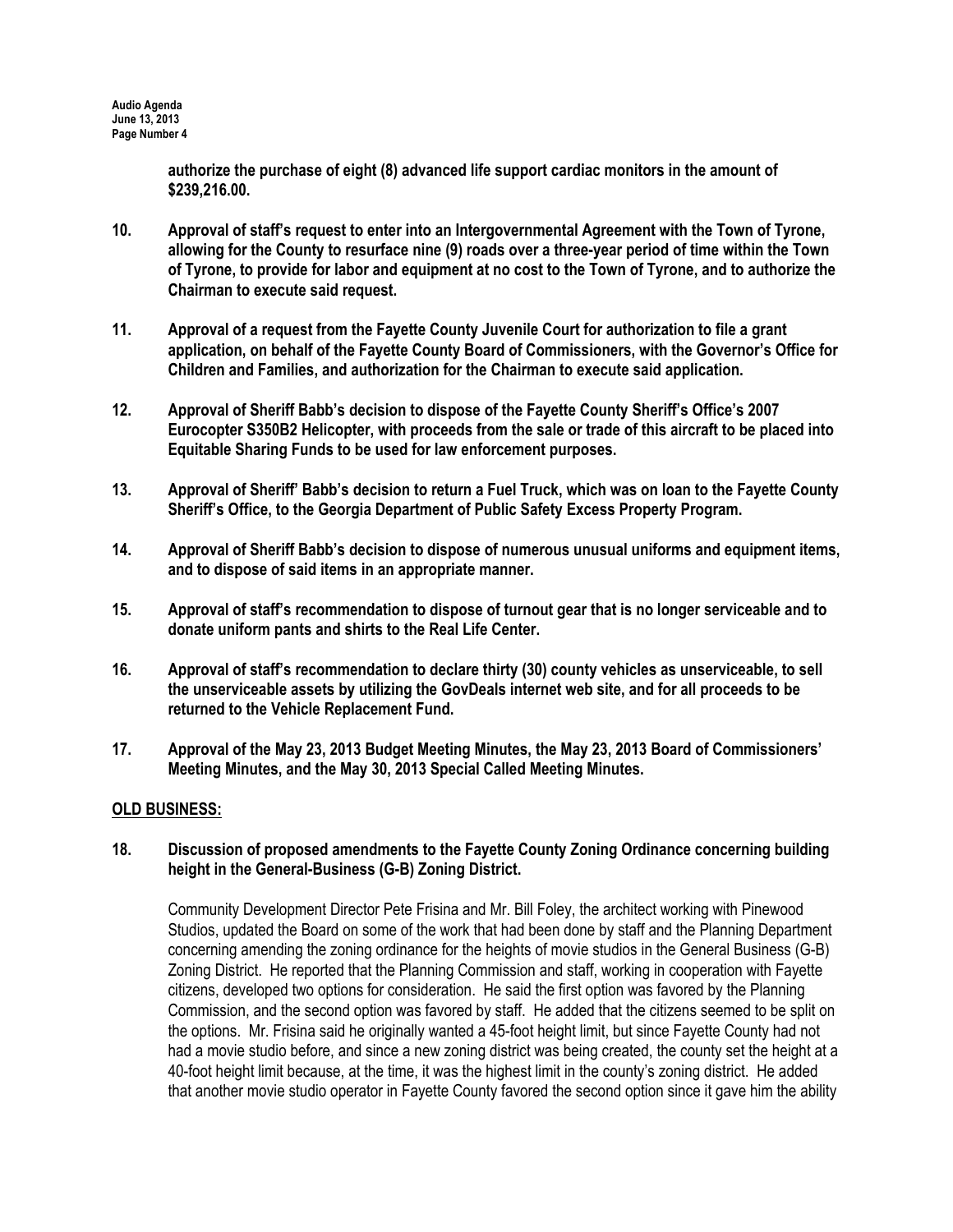to have a 50' building instead of a 45' building. Discussion followed concerning the construction of other television studios, the need for additional height, similar structures in other jurisdictions throughout Georgia and the United States, and the opportunities in Fayette County.

Mr. Frisina said he wanted to move forward in order to get the proposed amendments to Public Hearing. He anticipated their approval in July. The Board consented to allow the proposed amendments to considered in Public Hearing.

#### NEW BUSINESS:

## 19. Consideration of Chairman Steve Brown's nomination of Ms. Irene Cheyne to the Fayette County Region Six Mental Health, Developmental Disabilities, and Addictive Diseases Regional Planning Board, for a term to begin June 13, 2013 and to expire September 30, 2014.

Chairman Brown commented on the selection of Ms. Irene Cheyne to the Region Six Mental Health Board.

Commissioner Ognio moved to approve Chairman Steve Brown's nomination of Ms. Irene Cheyne to the Fayette County Region Six Mental Health, Developmental Disabilities, and Addictive Diseases Regional Planning Board, for a term to begin June 13, 2013 and to expire September 30, 2014. Commissioner Barlow seconded the motion. No discussion followed. The motion passed unanimously.

## 20. Consideration of the appointment of Deputy Fire Chief Tom Bartlett and Division Chief of EMS and Administration Steve Folden to the Region Four Emergency Medical Services Council for a two-year term to commence on July 1, 2013 and ending on June 30, 2015.

Chairman Brown commented on the appointment process to the Region Four Emergency Medical Services Council.

Commissioner McCarty moved to approve the appointment of Deputy Fire Chief Tom Bartlett and Division Chief of EMS and Administration Steve Folden to the Region Four Emergency Medical Services Council for a two-year term to commence on July 1, 2013 and ending on June 30, 2015. Commissioner Oddo seconded the motion. No discussion followed. The motion passed unanimously.

## ADMINISTRATOR'S REPORTS:

Authorization to Execute Stormwater Management Special Maintenance Agreements: County Administrator Steve Rapson asked the Board to authorize the Chairman to execute Special Maintenance Agreements for Stormwater Management controls. He explained that the Special Maintenance Agreements are a function of the Stormwater Utility Ordinance, and as "the entities comes into existence, it requires a contract to be executed on behalf of the County, and executed by the Chairman." Interim County Attorney Dennis Davenport agreed, adding that the agreements are standard documents to take care of Stormwater Management Controls, and in order to be effective and binding, they have to be signed by the Chairman. He suggested that rather than bringing each agreement to the Board as it comes up, that the Board could issue a blanket authorization authorizing the Chairman to execute the agreements. Discussion followed.

Commissioner Ognio moved to give the Chairman the authority to sign contracts relating to Stormwater. Commissioner Barlow seconded the motion. No discussion followed. The motion passed unanimously.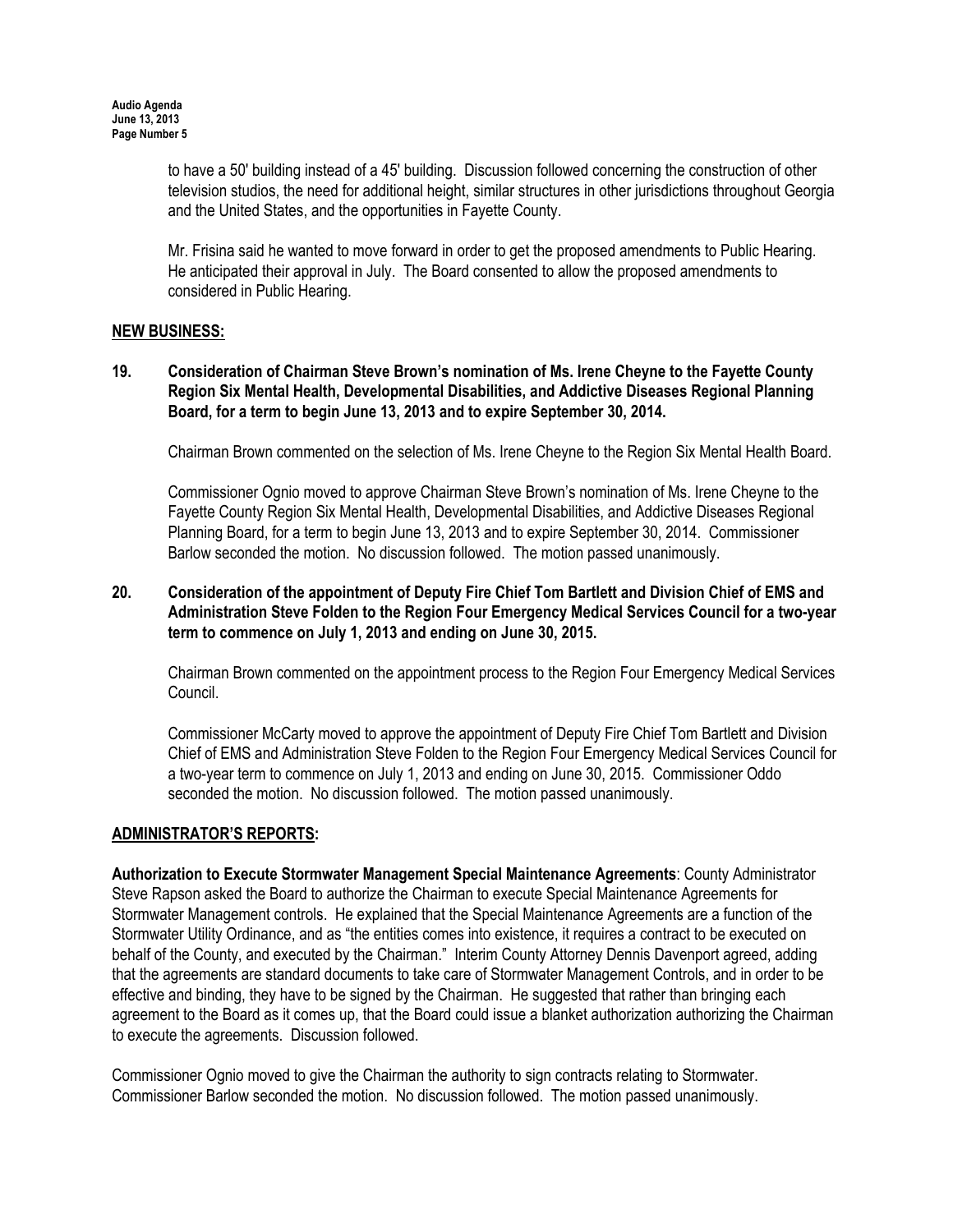#### Audio Agenda June 13, 2013 Page Number 6

Update on Fayette County Water: County Administrator Steve Rapson reported that the County is not really getting more phone calls in regard to the taste and odor of the water in Fayette County. He also reported that he had a very productive meeting with the Environmental Protection Division (EPD) as well as the consultants with CH2M, who were brought in to address particular items under the Emergency Purchase Provisions of the budget. Mr. Rapson said that part of the meeting dealt with "specific deliverables" that the EPD wanted the County to implement. He sone of the implementation was for alternative analysis in regards to whether the County moves forward with the Magnetic Ion Exchange (MIEX) project or alternative type solutions. He said CH2M provided the County with an email regarding four tasks outlined "in the particular document", and he asked for guidance from the Board on whether to move forward with the alternative analysis as a further mandate to the resolution for the EPD for Task One. He also asked for the Board's preferences on regards to the assessments at each of the water treatment plants that they recommended, as well as the prioritization of a future capital plan. He concluded that the County has already reduced some of the prices, and he wanted to enter into negotiations to do a contract if that was the Board's pleasure.

Commissioner Ognio moved to implement the Item One Assessment Process through the Emergency Procedure, and that the County move forward with bidding out the other three assessment processes. Commissioner Barlow seconded the motion. No discussion followed. The motion passed unanimously.

Planning and Zoning Issues: County Administrator Rapson reminded the Board that Community Development Pete Frisina had emailed the Board on two items; one concerning church building height and the other concerning churches with existing structures. He asked each Board member to communicate their thoughts to him on the issues, and that he would ensure they would be forwarded to the Planning Commissioner for further review. Chairman Brown pointed out that the email was provided to the Commissioners and had been placed at their seats on the dais. He said the email was sent on June 12, 2013 and was addressed to each Commissioner, to Mr. Rapson, and to County Clerk Floyd Jones. Mr. Rapson said that was the email he was referring to. Mr. Frisina then addressed the Board saying the Planning Commission had already address the issues on Thursday, and he asked the Board if he could proceed with advertising the issues so that the issues could come back later. The Board consented to allow staff to advertise the issues and bring them back to the Board.

## ATTORNEY'S REPORTS:

Three Items for Executive Session: Interim County Attorney reported that he had three items for Executive Session: two involving pending litigation and one involving a set of Executive Session minutes from prior meetings.

#### COMMISSIONERS' REPORTS:

Commissioner Barlow: Commissioner Barlow said he had no report other than he wanted to thank the people for coming to the meeting and who stay throughout the duration. He said it was wonderful to see they were interested and engaged, and that the Board appreciated their involvement.

Commissioner Oddo: Commissioner Oddo said a monumental task was accomplished with concern to the budget. He said he was new to the procedure, that he has been watching it, and that what the County Administrator did was fantastic. He said there were subjective thoughts about any kind of a budget, and they should be discussed. He said the doors were open for discussion, so while it is fine how people feel. He stated that it was an enormous amount of work, and he thought there were some congratulations that should be sent that way, not just daggers.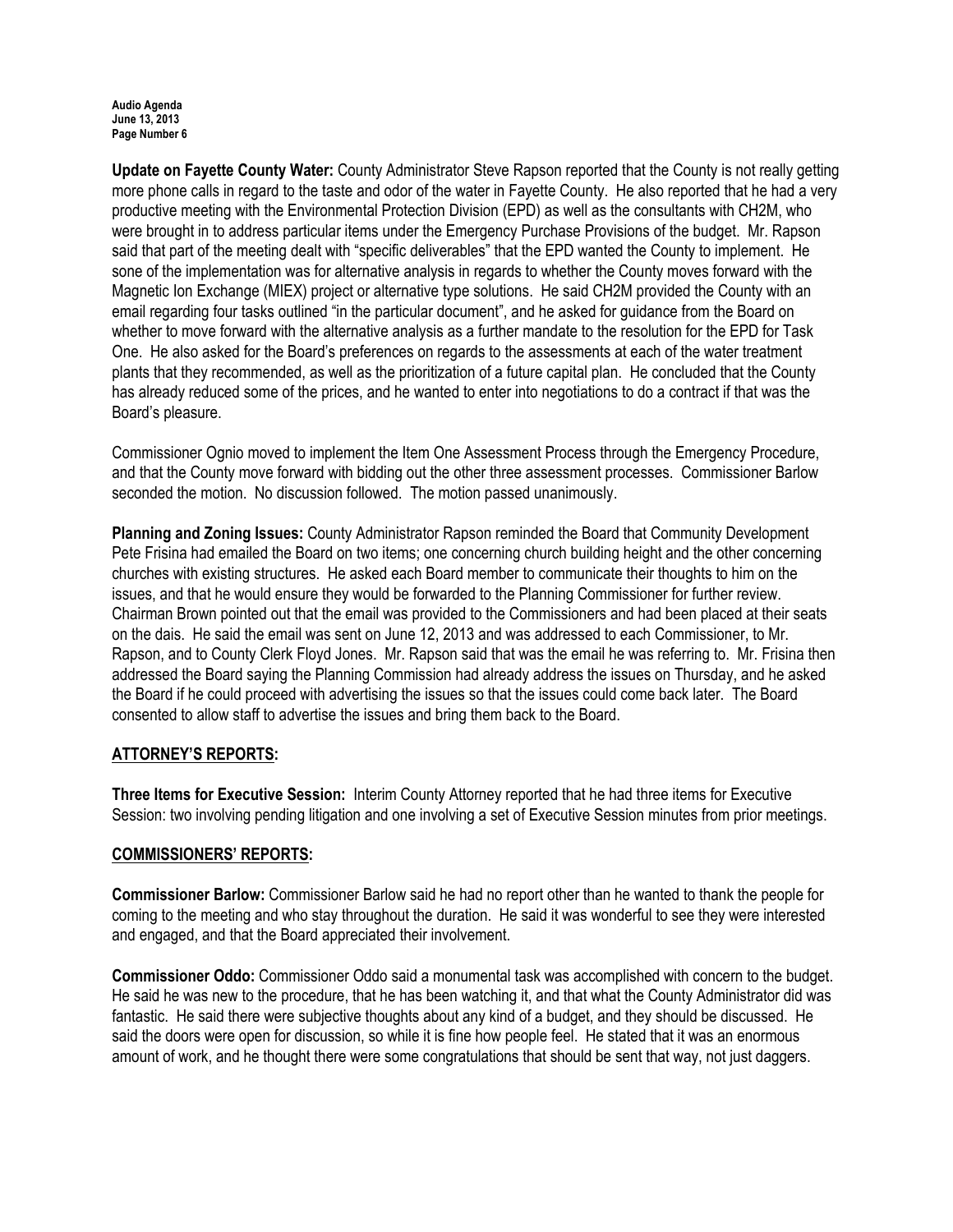#### Audio Agenda June 13, 2013 Page Number 7

Commissioner McCarty: Commissioner McCarty said he wanted to make it clear that a lot of the financial situation the County has, including Stormwater, was inherited. He said the County was working its best and that County Administrator Steve Rapson has done better than anyone he could imagine in helping the County work on the problems and come up with workable solutions. He pointed out that he is a taxpayer as well, and that he does not want his taxes to go up. He said the priority was to keep everybody's taxes down, every citizen of Fayette County, and to do so in the most efficient way possible. He said Mr. Rapson has fulfilled the Board's desire to help do that.

Commissioner Ognio: Commissioner Ognio said that the talk was "where's the county headed with the budget?" There were questions about what kind of perils are ahead. He stated that if the County had stayed on the track it was going, spending an extra six million dollars a year that it did not have coming in that the County would be in bad shape. He said Mr. Rapson and all of the elected officials and those who worked on the budget; he said hats off for getting to the point where the County is at. He said it was quite an accomplishment in the few months that the Board has had to do it. Commissioner Ognio reminded everyone that the next day was Flag Day, and he would wear his Flag Shirt early. He also wished all the fathers Happy Father's Day.

Chairman Brown: Chairman Brown said that when the County is told that it is going off a fiscal cliff when the County balances the budget, that he does not see the logic in that. He said that in the previous years, the County was deficit spending, it was shorting the actual expenses on health insurance, and making it up later on the back-end of the budget through budget amendments. He thought it was interesting that there were complaints about not purchasing vehicles when he had been complaining about that issue for the previous two years. He said his complaints were well-documented in the minutes, and that he had complained that the County was not cycling vehicles. He said this Board of Commissioners is trying to solve the problems, and the Board will put the money back into the cycle, and the Board will purchase the vehicles, and the Board will get things back to the way they should actually be. He said that as far as Mr. McHugh was concerned, he gave Mr. McHugh a lot of leeway at the last meeting when he was speaking. He said Mr. McHugh used some bad language, called people names, and could not speak in a civil tone. He said he let Mr. McHugh speak for about fifteen minutes at the last meeting because he had just been terminated from County employment. He said he gave Mr. McHugh the benefit of the doubt, that he knew he was angry, that he knew what had gone on, and that he let him say that. He added that the privilege was not extended the second time. He said the Board always wants a civil discussion, and that this Board will listen to anything that anyone wants to say whether on the phone or at the podium. He said that all correspondence is responded to, and he said that a staff member will be assigned to any issue that needs to be addressed. He continued the Board does it with a smile and appreciates what is being done. He said he was very happy to be serving with the Board, and that it is the best group of officials he has every worked with. He said they really care, that their hearts are in the right places, and that all that is asked is that a civil conversation occurs without throwing things, without cursing, and without name calling.. He said that is all that is asked, and other than that the people can lay issues at the feet as much as they want too. Concerning the water assessment situation that the county is in, Chairman Brown thanked the people who helped with the water situation including WASA, CH2M, and others. He said they have done a wonderful job helping the County in working with Environmental Protection Division in getting the county through the regulatory hurdles and everything that has to be jumped through. He said he heard nothing but good from the citizens and that staff has done a great job. He also thanked Mr. Parrott for his work and pulling things back in line.

# EXECUTIVE SESSION:

Commissioner McCarty moved to go into Executive Session for two pending litigation items and four sets of Executive Session Minutes. Commissioner Barlow seconded the motion. No discussion followed. The motion passed unanimously.